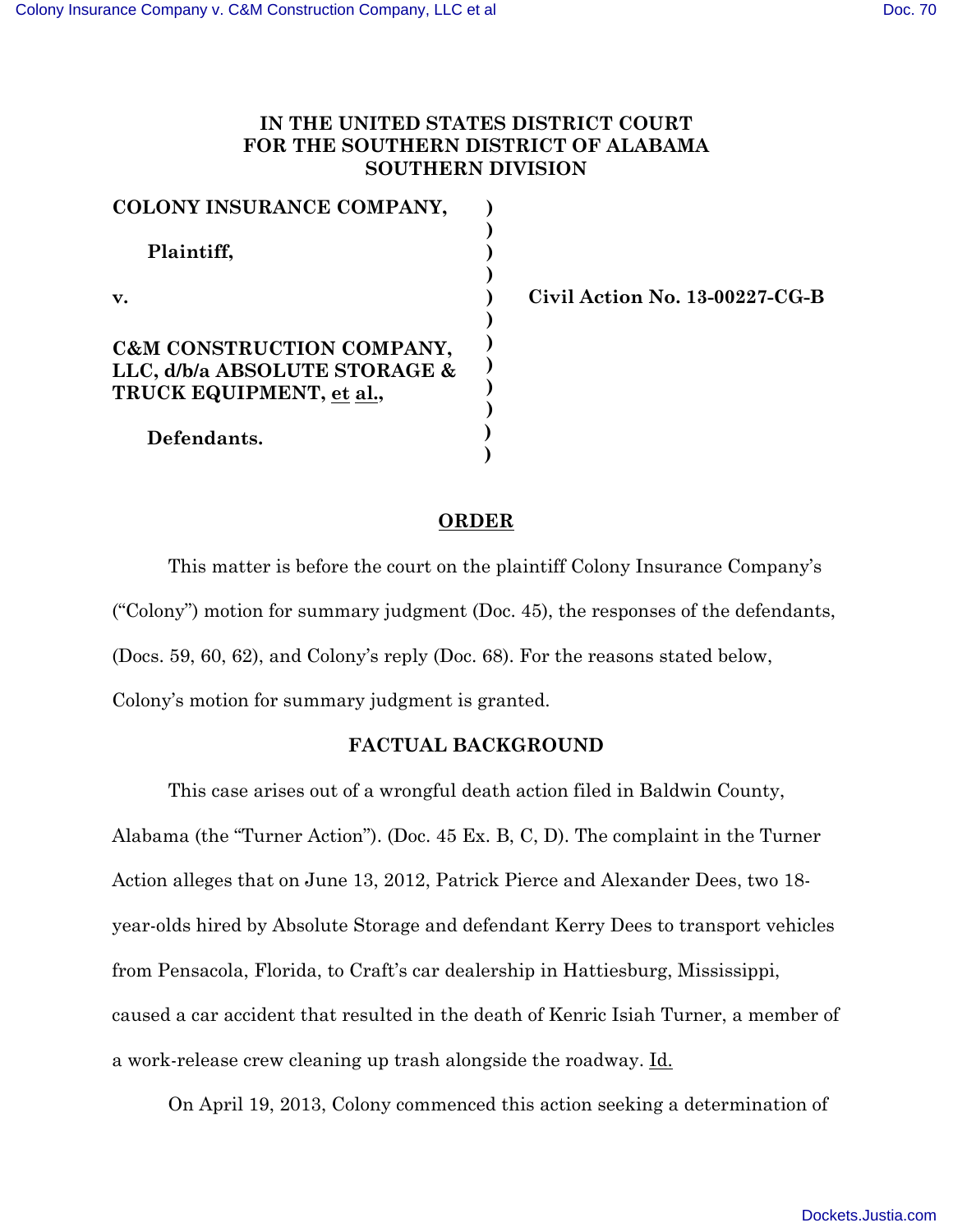its rights and obligations under Garage Policy No. GP8060360 issued by Colony to Absolute Storage for the period of September 28, 2011, to September 28, 2012. (Doc. 1; Doc. 45 Ex. A).

Absolute Storage procured the policy through Thomas, Harrison & Associates Insurance Agency ("TH&A"), which is an independent retail insurance agency located in Fairhope, Alabama. (Doc. 58 Ex. E, ¶ 4). Toni Davison ("Davison") is the independent retail agent who assisted Absolute Storage's co-owner, Josh Bailey ("Bailey") in procuring the policy. Id. TH&A and Davison are not authorized agents, sub-agents, brokers or other representatives for Colony. Id. Neither TH&A nor Davison have any active agent or producer appointments with Colony or any of Colony's affiliates, subsidiaries or parent companies. (Doc. 68 Ex. A). Davison collected information concerning the coverage desired by Absolute Storage and forwarded it to Southern Cross Underwriters, Colony's producer for the policy. (Doc. 1 Ex. A). There was never any direct communication between Colony and Davison, and Colony did not have any right of control over Davison's business dealings.

Under the insurance agreement, Colony agreed to pay for all bodily injury or property damage caused by an accident resulting from "garage operations" involving the ownership, maintenance or use of the covered vehicles. (Doc. 45 Ex. A). The policy also contains a merger clause and a Youthful Driver Exclusion.1 The Youthful

 $\overline{a}$ 

<sup>&</sup>lt;sup>1</sup> The merger clause states that:

This policy contains all the agreements between you and us concerning the insurance afforded. The first Named Insured shown in the Declarations is authorized to make changes in the terms of this policy without consent. This policy's terms can be amended or waived only by endorsement issued by us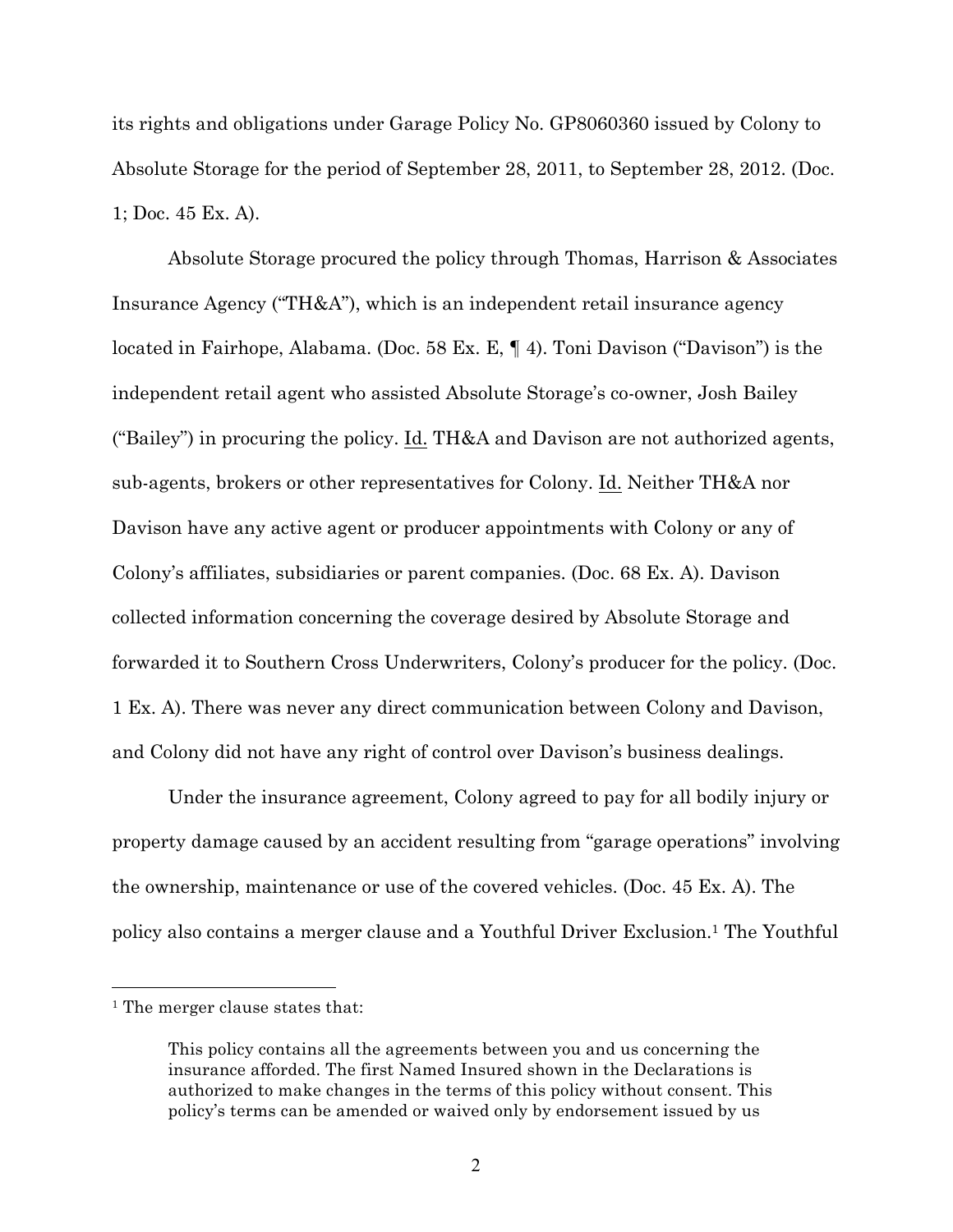Driver Exclusion precludes coverage for any "'bodily injury,' 'property damage' or 'loss' while anyone under the age of twenty-one (21) is operating a covered 'auto' at any time." (Doc. 45 Ex. A).2 However, the exclusion does not apply "to persons named in the Schedule of Youthful Drivers nor to a prospective purchaser while on a test-drive accompanied by you or your employee." Id. Neither Patrick Pierce nor Alexander Dees are listed in the Schedule of Youthful Drivers. Id.

On December 12, 2013, Colony filed a motion for summary judgment arguing that it has no duty to defend against the complaint because the policy does not afford coverage for the damages asserted in the Turner Action. (Doc. 45). Specifically, Colony argues that the Youthful Driver Exclusion contained in the policy negates coverage of the drivers of the subject vehicles. Id. In response, the defendants argue that there are issues of material fact in dispute regarding whether Colony should be estopped from denying coverage due to alleged representations about the extent of the policy made by Davison to Bailey at the time Bailey procured the insurance agreement on Absolute Storage's behalf.3 Bailey alleges that he expressed that he wanted coverage for all individuals possessing a valid driver's license, regardless of age, placed inside a vehicle under the care and

See Doc. 1 Ex. A.

 $\overline{a}$ 

and made a part of this policy.

<sup>&</sup>lt;sup>2</sup> It is undisputed that the vehicles involved in the accident are considered "covered autos" within the scope of the insurance agreement. See Doc. 30  $\parallel$  26; Doc. 32  $\parallel$  26; Doc. 37.

<sup>3</sup> In their response to Colony's motion for summary judgment, the defendants also requested time for additional discovery pursuant to Federal Rule of Civil Procedure 56(d). The court denied that request on February 12, 2014. (Doc. 69).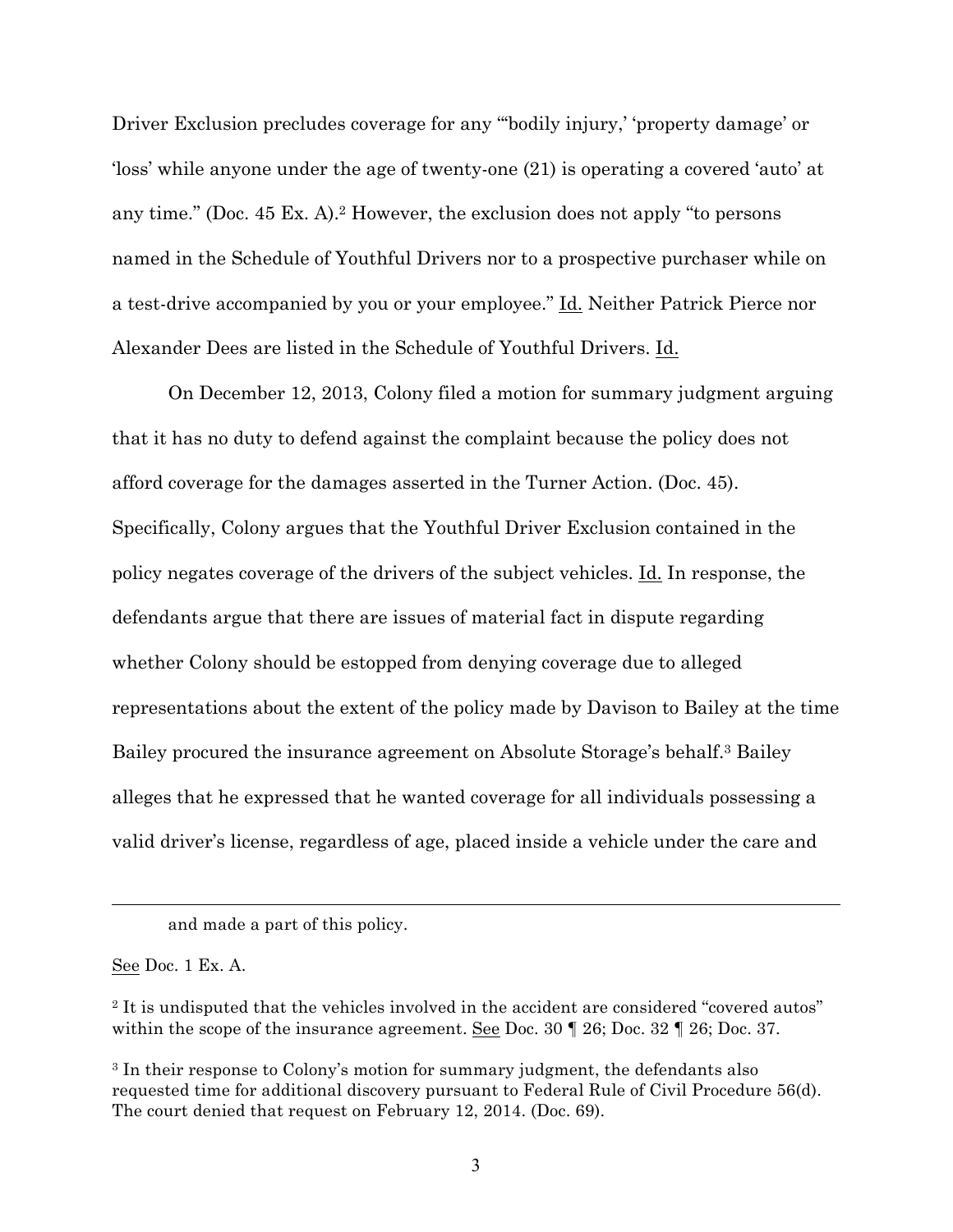control of Absolute Storage, and based on assurances from Davison that he had procured such coverage, he believed the policy covered accidents such as the one at issue. (Doc. 58-5 ¶¶ 4, 5). The defendants contend that Davison's assurances also led Bailey to believe that he had either a twenty-four or forty-eight hour grace period to add drivers to the Schedule of Drivers contained within the Garage Coverage portion of the policy once a non-scheduled driver was placed in a covered vehicle. (Doc. 58-5 ¶ 6).

#### **SUMMARY JUDGMENT STANDARD**

Federal Rule of Civil Procedure 56(a) provides that summary judgment shall be granted "if the movant shows that there is no genuine dispute as to any material fact and that the movant is entitled to judgment as a matter of law." The trial court's function is not "to weigh the evidence and determine the truth of the matter but to determine whether there is a genuine issue for trial." Anderson v. Liberty Lobby, Inc., 477 U.S. 242, 249 (1986). "The mere existence of some evidence to support the non-moving party is not sufficient for denial of summary judgment; there must be 'sufficient evidence favoring the nonmoving party for a jury to return a verdict for that party.'" Bailey v. Allgas, Inc., 284 F.3d 1237, 1243 (11th Cir. 2002) (quoting Anderson, 477 U.S. at 249). "If the evidence is merely colorable, or is not significantly probative, summary judgment may be granted." Anderson, 477 U.S. at 249-250 (internal citations omitted).

The basic issue before the court on a motion for summary judgment is "whether the evidence presents a sufficient disagreement to require submission to a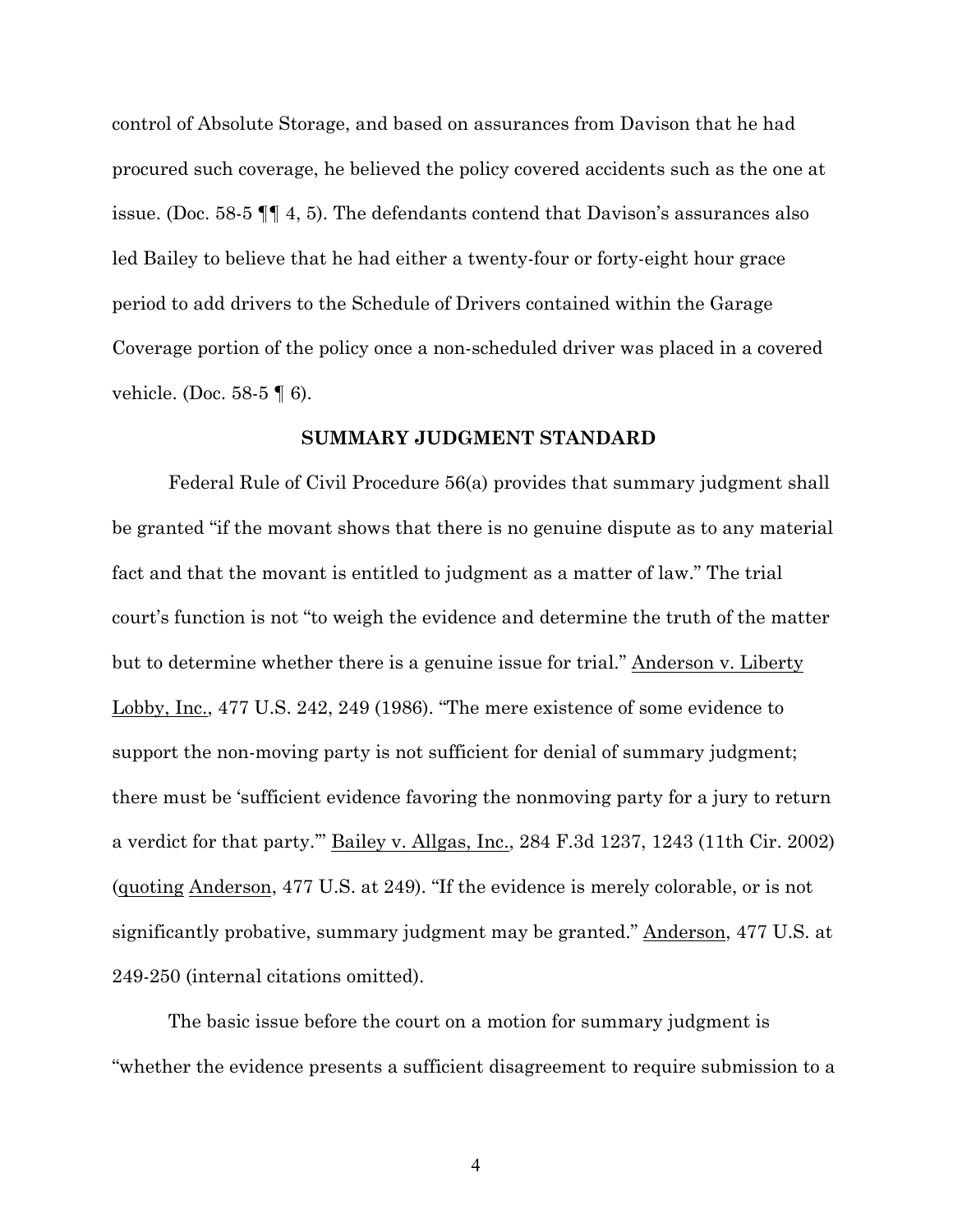jury or whether it is so one-sided that one party must prevail as a matter of law." See Anderson, 477 U.S. at 251-252. The moving party bears the burden of proving that no genuine issue of material fact exists. O'Ferrell v. United States, 253 F.3d 1257, 1265 (11th Cir. 2001). In evaluating the argument of the moving party, the court must view all evidence in the light most favorable to the non-moving party, and resolve all reasonable doubts about the facts in its favor. Burton v. City of Belle Glade, 178 F.3d 1175, 1187 (11th Cir. 1999). "If reasonable minds might differ on the inferences arising from undisputed facts, then a court should deny summary judgment." Hinesville Bank v. Pony Exp. Courier Corp., 868 F.2d 1532, 1535 (11th Cir. 1989) (citing Mercantile Bank & Trust v. Fidelity & Deposit Co., 750 F.2d 838, 841 (11th Cir. 1985)).

Once the movant satisfies his initial burden under Rule 56(a), the nonmoving party "must make a sufficient showing to establish the existence of each essential element to that party's case, and on which that party will bear the burden of proof at trial." Howard v. BP Oil Co., 32 F.3d 520, 524 (11th Cir. 1994)(citing Celotex Corp. v. Catrett, 477 U.S. 317, 324 (1986)). Otherwise stated, the nonmovant must "demonstrate that there is indeed a material issue of fact that precludes summary judgment." Clark v. Coats & Clark, Inc., 929 F.2d 604, 608 (11th Cir. 1991). The non-moving party "may not rely merely on allegations or denials in its own pleading; rather, its response...must be by affidavits or as otherwise provided in this rule be set out specific facts showing a genuine issue for trial." Vega v. Invsco Group, Ltd., 2011 WL 2533755, \*2 (11th Cir. 2011). "A mere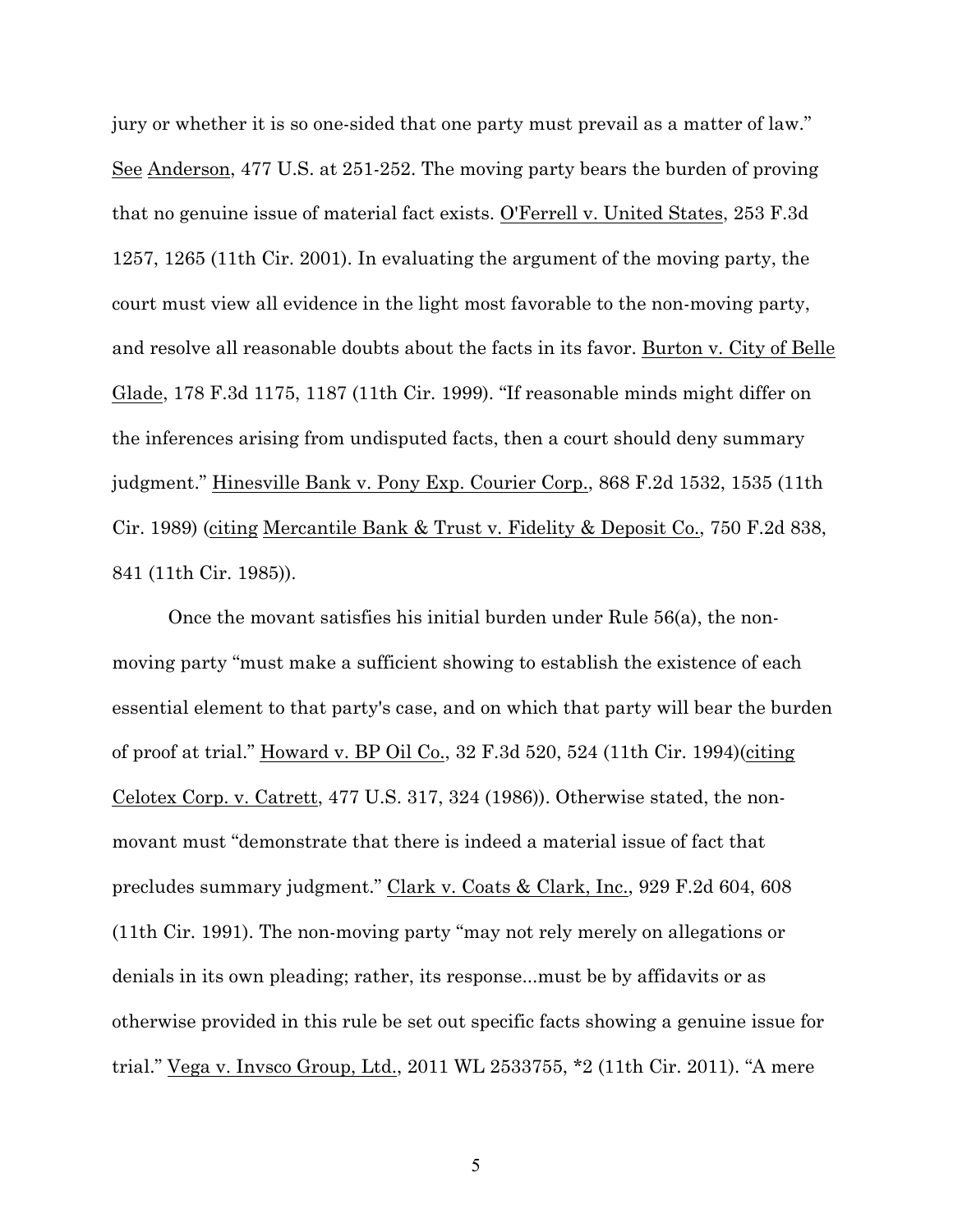'scintilla' of evidence supporting the [non-moving] party's position will not suffice; there must be enough of a showing that the jury could reasonably find for that party." Walker v. Darby, 911 F.2d 1573, 1577 (11th Cir. 1990) (citation omitted). "[T]he nonmoving party may avail itself of all facts and justifiable inferences in the record taken as a whole." Tipton v. Bergrohr GMBH-Siegen, 965 F.2d 994, 998 (11th Cir. 1992). "Where the record taken as a whole could not lead a rational trier of fact to find for the non-moving party, there is no genuine issue for trial." Matsushita Elec. Indus. Co., Ltd. v. Zenith Radio Corp., 475 U.S. 574, 587 (1986) (internal quotation and citation omitted).

#### **LEGAL ANALYSIS**

"[I]nsurance companies have the right to limit their liability and write policies with narrow coverage." Johnson v. Allstate Ins. Co., 505 So. 2d 362, 365 (Ala. 1987). "If there is no ambiguity, courts must enforce insurance contracts as written and cannot defeat express provisions in a policy, including exclusions from coverage, by making a new contract for the parties." Id. Where the terms of the agreement are clear and unambiguous, the terms of that agreement may not be altered by parole evidence. Gardner v. State Farm Mut. Auto. Ins. Co., 822 So. 2d 1201, 1208-09 (Ala. Civ. App. 2001). The doctrine of estoppel "is not available to bring within the coverage of a policy risks not covered by its terms or risks expressly excluded therefrom." <u>Home Indemnity Co. v. Reed Equipment Co.</u>, 381 So. 2d 45, 50-51 (Ala. 1980); see also Johnson v. Allstate Ins. Co., 505 So. 2d 362, 365; McGee v. Guardian Life Insurance Co., 472 So. 2d 993, 995-96 (Ala. 1985); Woodall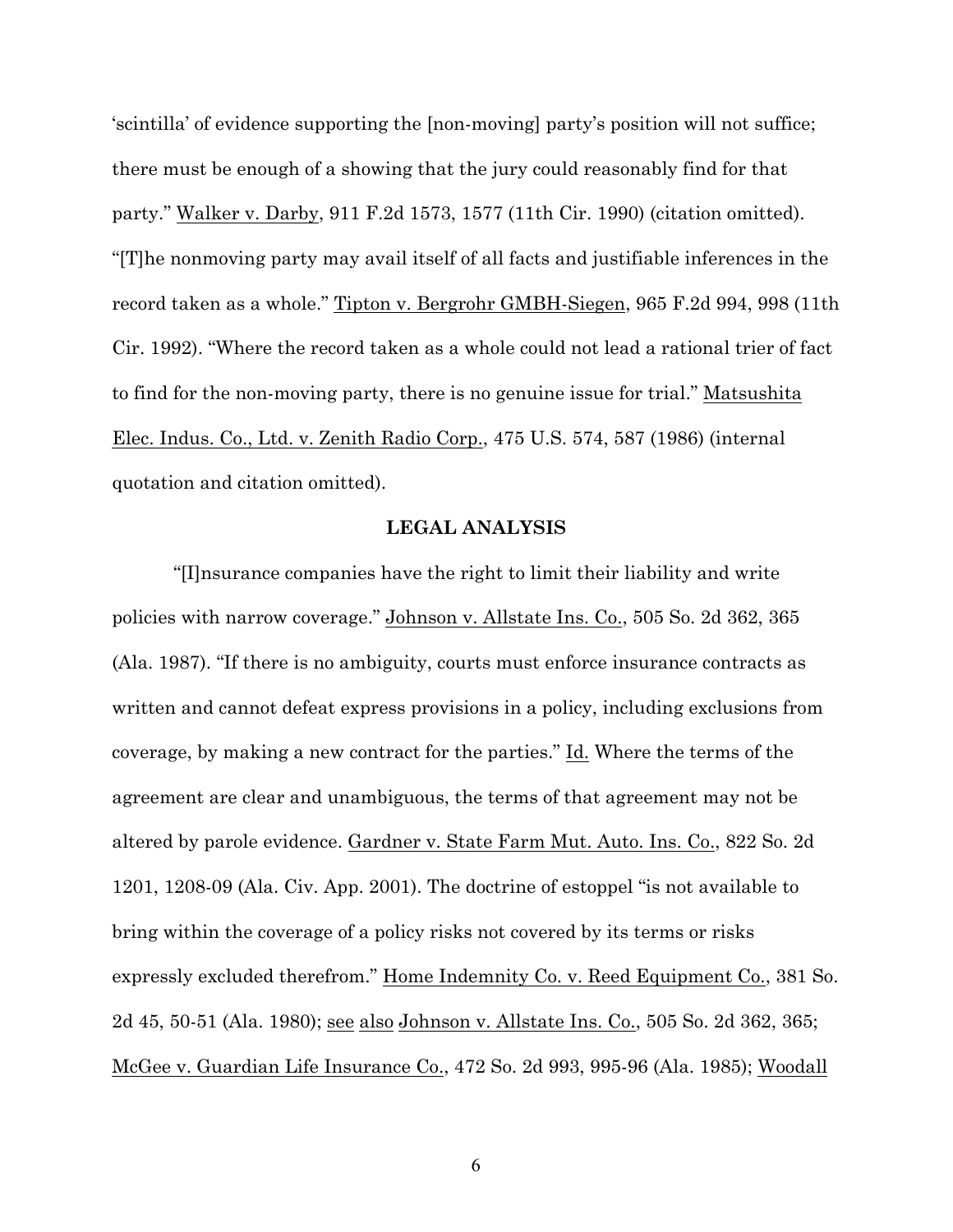v. Alfa Mut. Ins. Co., 658 So. 2d 369, 372 (Ala. 1995). "If a coverage provision or an exclusion is unambiguous, it is not subject to waiver or estoppel." Woodall, 658 So. 2d at 372 (citing Henson v. Celtic Life Insurance Co., 621 So. 2d 1268, 1276 (Ala. 1993)).

The defendants appear to concede that the Youthful Driver Exclusion bars coverage on its face, as their opposition briefs raise no substantive arguments to contest its applicability to the facts of the Turner Action. Rather, the defendants' estoppel argument is based on the theory of agency. They argue that the alleged representations made by Davison to Bailey are attributed to Colony because Davison was acting as Colony's agent when Bailey procured the policy. After reviewing the cases cited by the parties, however, it appears that this type of estoppel defense only applies in the situation where the defendants in the underlying action assert a claim of fraud against the insurer. See Gulf Gate Management Corp. v. St. Paul Surplus Lines Ins. Co., 646 So. 2d 654 (Ala. 1994); Broadus v. Essex Ins. Co., 621 So. 2d 258 (Ala. 1993); Woodall, 658 So. 2d 372; Johnson, 505 So. 2d 362. There is no claim of fraud asserted in the instant case. Moreover, even assuming for the purpose of the argument that the defendants' allegations could be construed as a claim of fraud, the defendants' argument would still fail because there is no evidence Colony authorized Davison to expand the coverage of the policy beyond the scope of the original agreement. Gulf Gate Management Corp., 646 So .2d at 659 ("Liability cannot be imputed to the insurer for an independent agent's negligence unless the insurer conferred actual or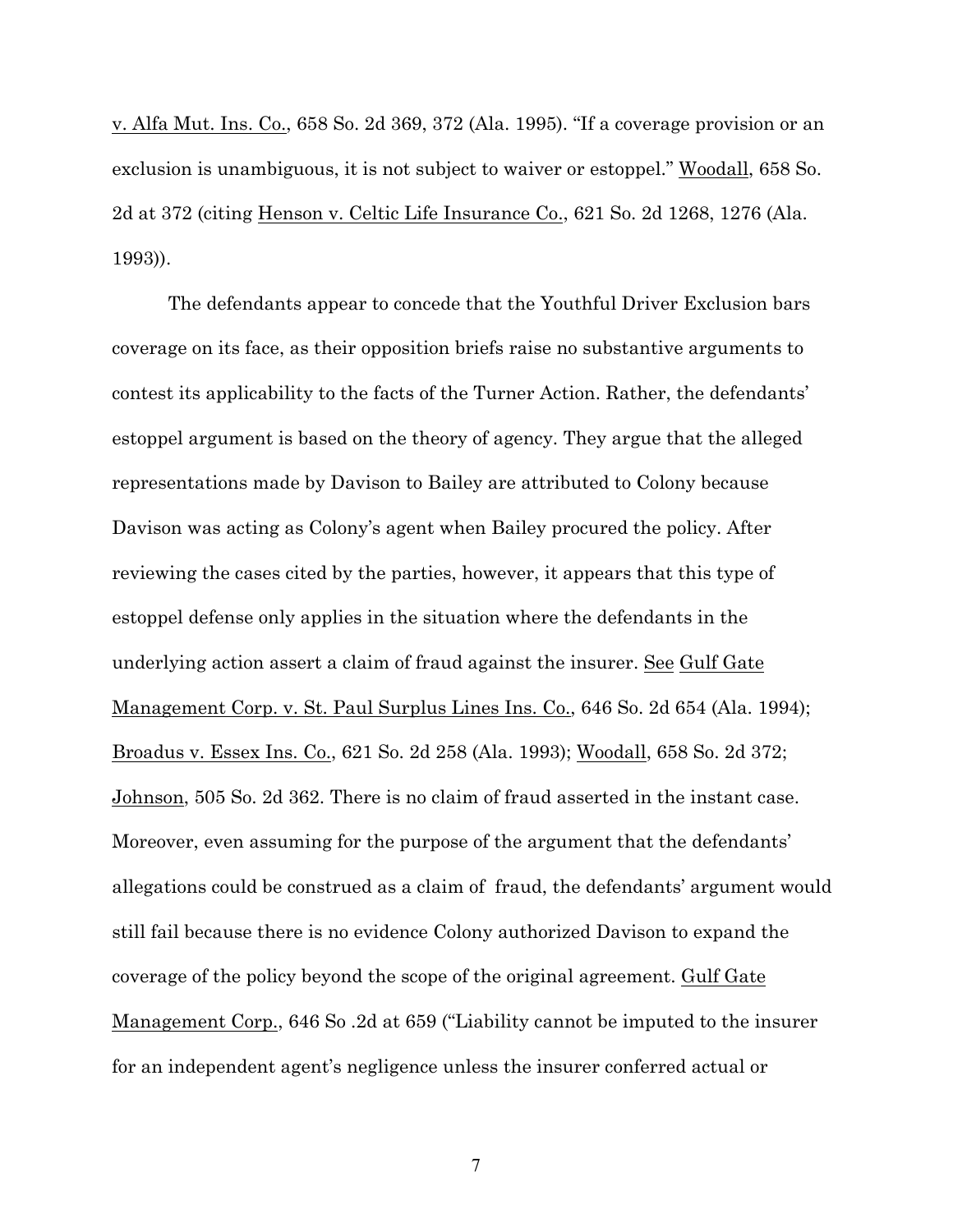apparent authority upon the agent to make representations on the insurer's behalf.").

Neither TH&A nor Davison have any active agent or producer appointments with Colony or any of its affiliates, subsidiaries or parent companies. The defendants do not allege that Colony and Davison directly communicated with each other or that Colony had any right of control over Davison. Rather, the facts show that Davison acted as Absolute Storage's agent, collected information from Absolute Storage as to the coverage desired and forwarded that information to Colony's producer, Southern Cross Underwriters. Since an agent's apparent authority is based on the conduct of the principal and not the agent, and Colony engaged in no conduct that gave the impression of Davison's authority, Colony is not liable for Davison's alleged representations.

Because the policy is not ambiguous, no estoppel argument is available to extend the policy to risks not covered, and the court will not interpret the policy to provide coverage that was not intended. Furthermore, even absent this finding, the Youthful Driver Exclusion would still apply because the policy contains a merger clause that integrates all agreements between Absolute Storage and Colony concerning the insurance afforded into the final executed policy. Infiniti of Mobile, Inc. v. Office, 727 So. 2d 42, 46 (Ala. 1999). Courts have consistently held that merger clauses are enforceable and preclude variance of the written policy terms by a prior oral agreement. See American & Foreign Ins. Co. v. Tee Jays Mfg. Co., 699 So. 2d 1226, 1229 (Ala. 1997) (finding that a merger clause "is a contractual